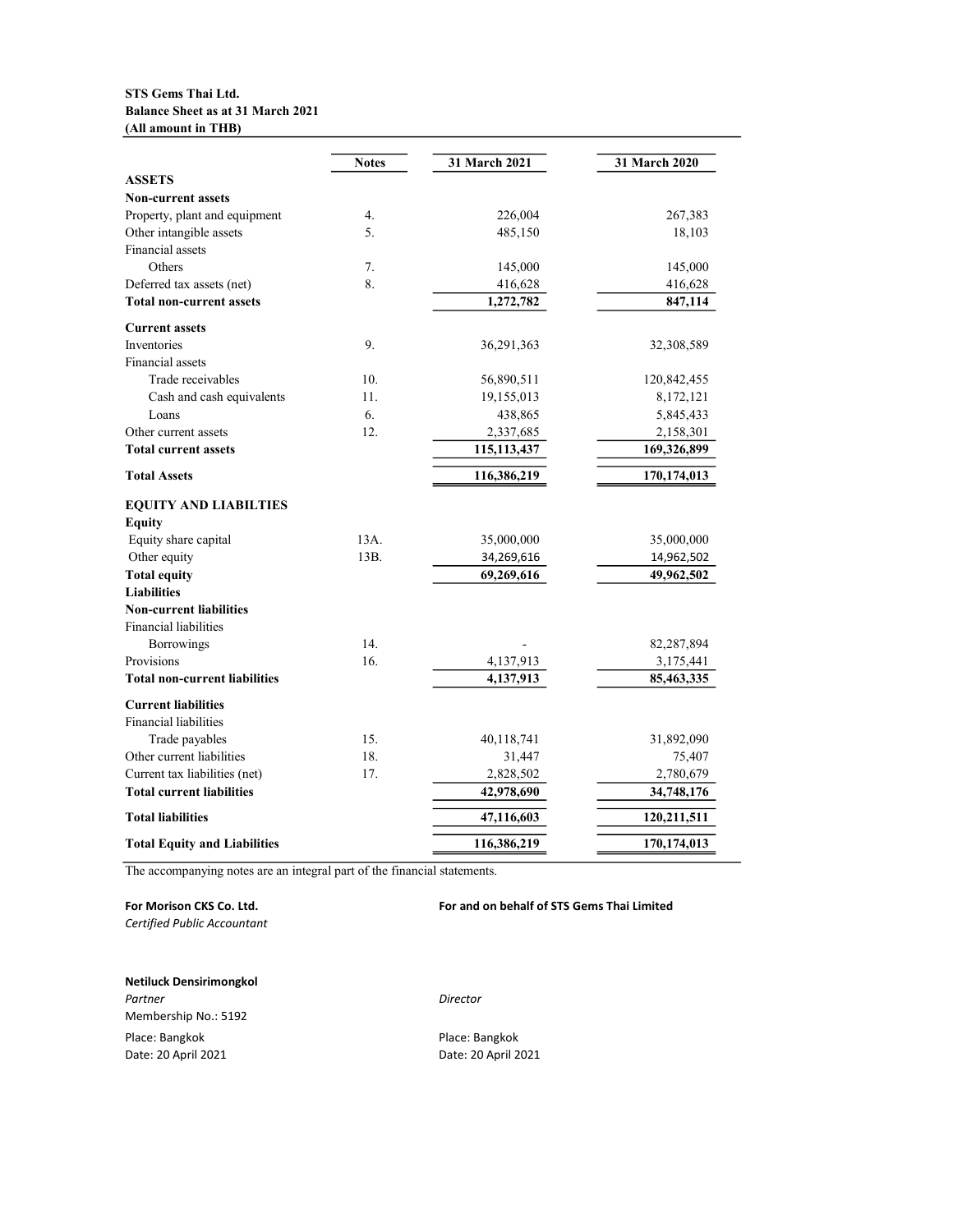#### STS Gems Thai Ltd. Statement of Profit and Loss for the year ended 31 March 2021 (All amount in THB)

| <b>Particulars</b>                                          | <b>Notes</b> | For year ended<br>31 March 2021 | For year ended<br>31 March 2020 |
|-------------------------------------------------------------|--------------|---------------------------------|---------------------------------|
| Sale of goods                                               | 19.          | 354,782,915                     | 250,110,882                     |
| Exchange gain                                               | 19.          | 1,078,338                       | 1,827,925                       |
| <b>Revenue from operations</b>                              |              | 355,861,253                     | 251,938,807                     |
| Other income                                                | 20.          | 91,357                          | 240,208                         |
| <b>Total Income</b>                                         |              | 355,952,610                     | 252,179,015                     |
| <b>EXPENSES</b>                                             |              |                                 |                                 |
| Purchases of stock-in-trade                                 | 21.          | 313,043,584                     | 208,687,164                     |
| Change in inventories of finished goods, stock-in-trade and | 22.          | (3,982,774)                     | 4,769,843                       |
| work-in-progress                                            |              |                                 |                                 |
| Employee benefits expense                                   | 23.          | 13,663,655                      | 12,614,391                      |
| Finance costs                                               | 24.          | 809,757                         | 2,034,045                       |
| Depreciation and amortization expense                       | 25.          | 240,362                         | 188,053                         |
| Other expenses                                              | 26.          | 7,782,829                       | 6,110,310                       |
| <b>Total expenses</b>                                       |              | 331,557,413                     | 234,403,806                     |
| Profit before tax                                           |              | 24,395,197                      | 17,775,209                      |
| Income tax expense                                          | 27.          |                                 |                                 |
| - Current tax expenses                                      |              | 5,088,083                       | 3,780,679                       |
| Profit for the year                                         |              | 19,307,114                      | 13,994,530                      |

The accompanying notes are an integral part of the financial statements.

Certified Public Accountant

## For Morison CKS Co. Ltd. For and on behalf of STS Gems Thai Limited

Netiluck Densirimongkol Partner Director Membership No.: 5192

Place: Bangkok Place: Bangkok

Date: 20 April 2021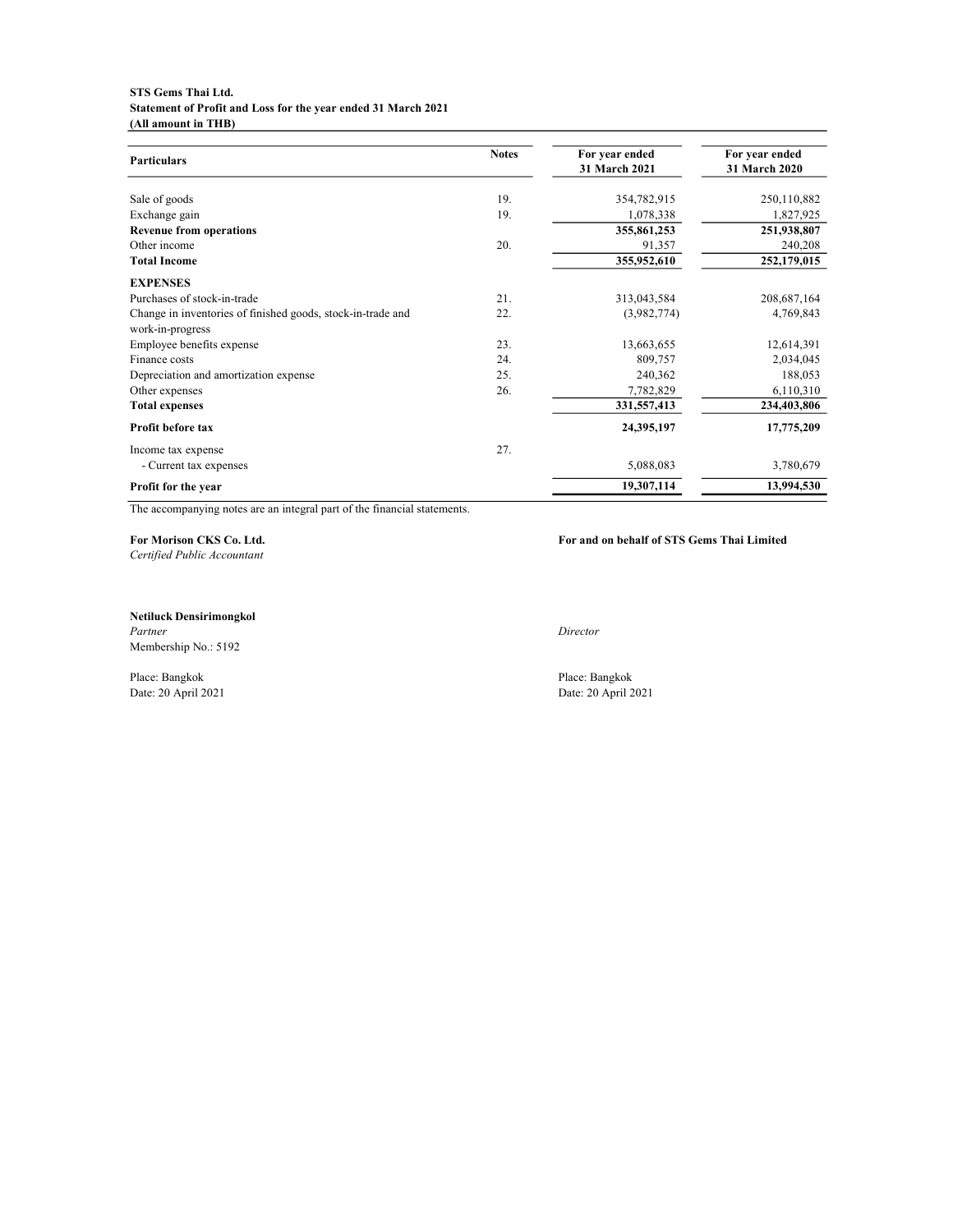## STS Gems Thai Limited Cash Flow Statement for the year ended 31 March 2021 (All amount in THB)

|                                                                                | For year ended | For year ended |  |
|--------------------------------------------------------------------------------|----------------|----------------|--|
| <b>Particulars</b>                                                             | 31 March 2021  | 31 March 2020  |  |
| Cash flows from operating activities                                           |                |                |  |
| Profit for the year                                                            | 24,395,197     | 17,775,209     |  |
| <b>Adjustment for:</b>                                                         |                |                |  |
| Depreciation and amortisation                                                  | 240,362        | 188,053        |  |
| Unrealised (gain) on exchange rate                                             | (1,245,196)    | (2,279,382)    |  |
| Interest income                                                                | (73, 562)      | (230,746)      |  |
| Employee benefit expenses                                                      | 962,472        | 1,092,300      |  |
| Finance cost                                                                   | 707,138        | 1,951,738      |  |
| Operating profit before working capital changes                                | 24,986,411     | 18,497,172     |  |
| Working capital adjustments:                                                   |                |                |  |
| (Increase) / decrease in trade receivable                                      | 65,735,001     | (16,355,449)   |  |
| (Increase) / decrease in inventories                                           | (3,982,774)    | 4,769,843      |  |
| (Increase) / decrease in other assets                                          | 607,754        | 3,961,164      |  |
| Increase / (decrease) in trade payables, provisions, other current liabilities | 6,409,393      | (4,073,423)    |  |
| Cash flows from operating activities                                           | 93,755,785     | 6,799,307      |  |
| Income tax paid during the year                                                | (5,040,260)    | (2,881,437)    |  |
| Net cash receipts/ (payments) from operating activities                        | 88,715,525     | 3,917,870      |  |
| <b>Cash flows from investing activities</b>                                    |                |                |  |
| Decrease/(Increase) in loans to related parties/persons                        | 5,410,138      | (670, 790)     |  |
| Purchases of equipment                                                         | (85, 783)      | (75, 391)      |  |
| Purchases of intangible assets                                                 | (580, 244)     |                |  |
| Interest received                                                              | 304,300        | 8              |  |
| Net cash receipts (payments) from investing activities                         | 5,048,411      | (746, 173)     |  |
| Cash flows from financing activities                                           |                |                |  |
| Finance cost                                                                   | (493, 150)     | (3,601,822)    |  |
| Repayment of loan to group companies                                           | (82, 287, 894) |                |  |
| Net cash receipts (payments) from financing activities                         | (82, 781, 044) | (3,601,822)    |  |
| Net increase (decrease) in cash and cash equivalents                           | 10,982,892     | (430, 125)     |  |
| Cash in hand and equivalents at beginning of year                              | 8,172,121      | 8,602,246      |  |
| Cash in hand and equivalents at end of year                                    | 19,155,013     | 8,172,121      |  |
|                                                                                |                |                |  |

The accompanying notes are an integral part of the financial statements.

Certified Public Accountant

Netiluck Densirimongkol Partner Director Membership No.: 5192

Place: Bangkok Place: Bangkok

For Morison CKS Co. Ltd. **For and on behalf of STS Gems Thai Limited** 

Date: 20 April 2021 Date: 20 April 2021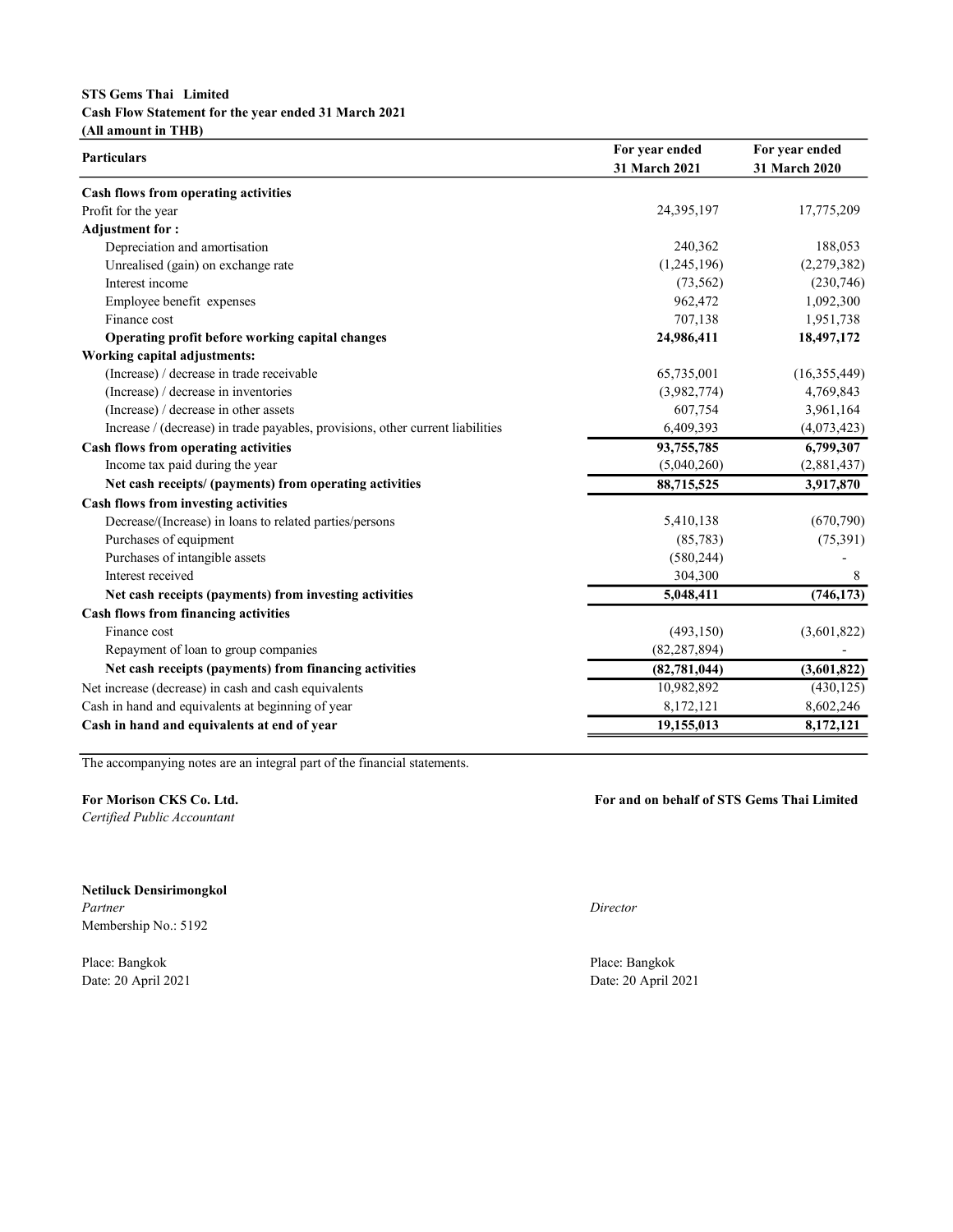# 4. Property, plant and equipment

| <b>Particulars</b>                 | <b>Furniture and</b><br>fixtures | <b>Office</b><br>equipment | <b>Computers</b> | <b>Vehicles</b> | <b>Total</b> |
|------------------------------------|----------------------------------|----------------------------|------------------|-----------------|--------------|
| Cost                               |                                  |                            |                  |                 |              |
| Balance as at 01 April 2019        | 239,592                          | 504,595                    | 852,681          | 1,189,000       | 2,785,868    |
| Additions                          | 38,206                           | 37,185                     |                  |                 | 75,391       |
| <b>Balance as at 31 March 2020</b> | 277,798                          | 541,780                    | 852,681          | 1,189,000       | 2,861,259    |
| Additions                          | 18,000                           | 23,820                     | 43,966           |                 | 85,786       |
| <b>Balance as at 31 March 2021</b> | 295,798                          | 565,600                    | 896,647          | 1,189,000       | 2,947,045    |
| <b>Accumulated depreciation</b>    |                                  |                            |                  |                 |              |
| <b>Balance as at 01 April 2019</b> | 178,282                          | 321,636                    | 757,785          | 1,189,000       | 2,446,703    |
| Depreciation charge for the year   | 33,391                           | 66,601                     | 47,181           |                 | 147,173      |
| <b>Balance as at 31 March 2020</b> | 211,673                          | 388,237                    | 804,966          | 1,189,000       | 2,593,876    |
| Depreciation charge for the year   | 22,543                           | 60,494                     | 44,128           |                 | 127,165      |
| <b>Balance as at 31 March 2021</b> | 234,216                          | 448,731                    | 849,094          | 1,189,000       | 2,721,041    |
| Carrying amount (net)              |                                  |                            |                  |                 |              |
| <b>Balance as at 31 March 2020</b> | 66,125                           | 153,543                    | 47,715           |                 | 267,383      |
| <b>Balance as at 31 March 2021</b> | 61,582                           | 116,869                    | 47,553           |                 | 226,004      |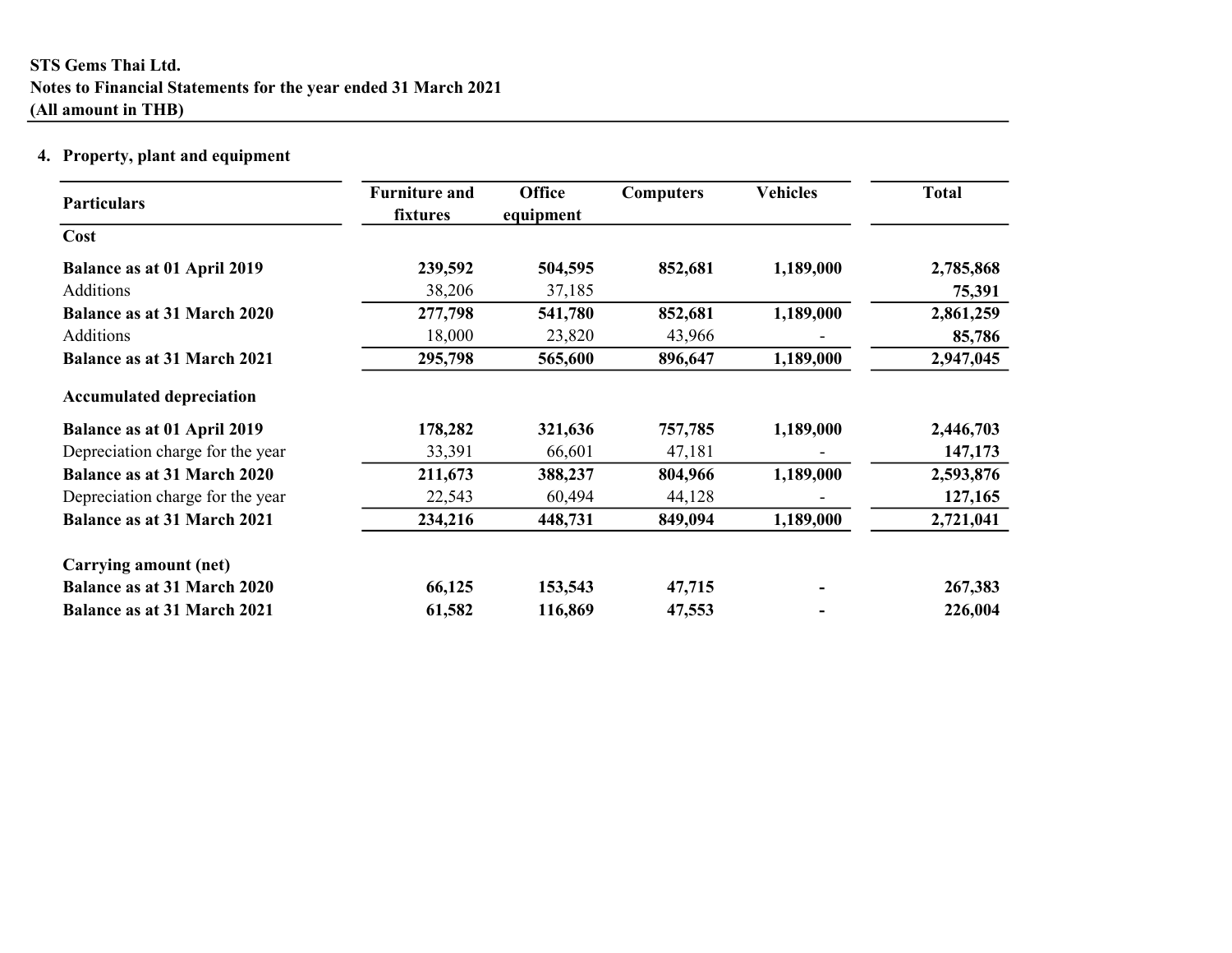| Other intangible assets<br>5.      |                 |
|------------------------------------|-----------------|
| <b>Particulars</b>                 | <b>Software</b> |
| Cost                               |                 |
| Balance as at 01 April 2019        | 346,207         |
| <b>Additions</b>                   |                 |
| Balance as at 31 March 2020        | 346,207         |
| Additions                          | 580,244         |
| <b>Balance as at 31 March 2021</b> | 926,451         |
| <b>Accumulated amortisation</b>    |                 |
| Balance as at 01 April 2019        | 287,224         |
| Amortisation charge for the year   | 40,880          |
| <b>Balance as at 31 March 2020</b> | 328,104         |
| Amortisation charge for the year   | 113,197         |
| <b>Balance as at 31 March 2021</b> | 441,301         |
| Carrying amount (net)              |                 |
| <b>Balance as at 31 March 2020</b> | 18,103          |
| <b>Balance as at 31 March 2021</b> | 485,150         |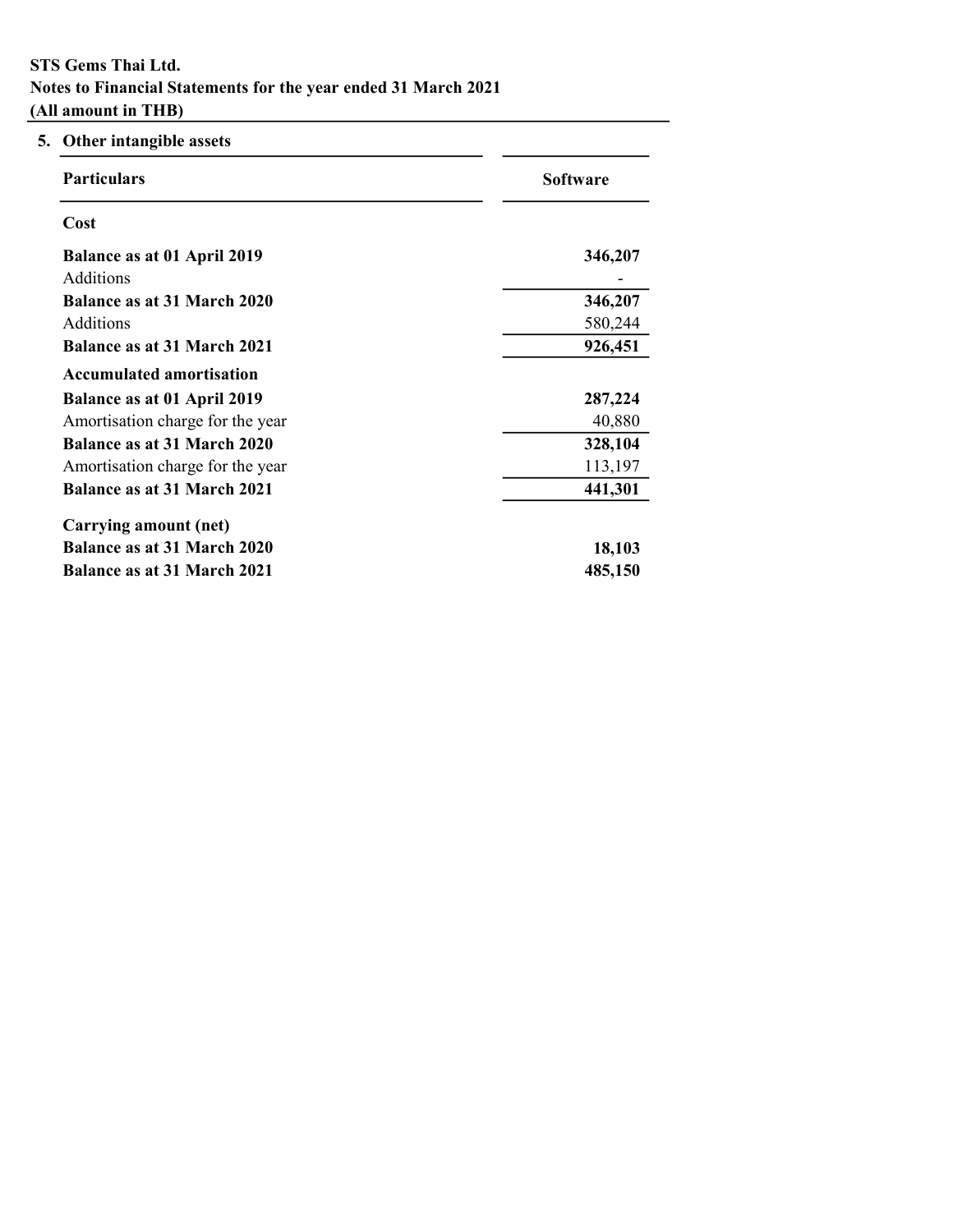|     | <b>Particulars</b>                         | For year ended<br>31 March 2021 | For year ended<br>31 March 2020 |
|-----|--------------------------------------------|---------------------------------|---------------------------------|
| 6.  | <b>Financial Assets - Loans</b><br>Current |                                 |                                 |
|     | Loans to related parties                   |                                 | 4,876,875                       |
|     | Loans and advances to staff                | 438,865                         | 968,558                         |
|     |                                            | 438,865                         | 5,845,433                       |
| 7.  | <b>Other financial assets</b>              |                                 |                                 |
|     | <b>Non-Current</b>                         |                                 |                                 |
|     | Security deposits                          | 145,000                         | 145,000                         |
|     |                                            | 145,000                         | 145,000                         |
|     |                                            |                                 |                                 |
| 8.  | Deferred tax asset                         | 416,628                         | 416,628                         |
| 9.  | <b>Inventories</b>                         |                                 |                                 |
|     | Closing finished goods                     | 36,291,363                      | 32,308,589                      |
|     |                                            | 36,291,363                      | 32,308,589                      |
| 10. | <b>Trade receivables</b>                   |                                 |                                 |
|     | Unsecured, cosidered good                  |                                 |                                 |
|     | Trade receivables                          | 56,890,511<br>56,890,511        | 120,842,455<br>120,842,455      |
|     | Provision for doubtful debts               |                                 |                                 |
|     |                                            | 56,890,511                      | 120,842,455                     |
| 11. | Cash and cash equivalent                   |                                 |                                 |
|     | <b>Balances with banks:</b>                |                                 |                                 |
|     | Balance with bank current account          | 19, 143, 528                    | 8,161,492                       |
|     | Cash on hand                               | 11,485                          | 10,629                          |
|     |                                            | 19,155,013                      | 8,172,121                       |
| 12. | <b>Other Current Assets</b>                |                                 |                                 |
|     | Advances other than capital advance        |                                 |                                 |
|     | Advances to suppliers                      | 1,017,213                       | 549,280                         |
|     | <b>Others</b>                              |                                 |                                 |
|     | Balances-with-tax authorities              | 1,118,846                       | 1,595,521                       |
|     | Prepaid expenses                           | 201,626                         | 13,500                          |
|     |                                            | 2,337,685                       | 2,158,301                       |
|     | 13A. Share Capital                         |                                 |                                 |
|     | Issued, subscirbed and fully paid up       |                                 |                                 |
|     | Equity share capital                       | 35,000,000                      | 35,000,000                      |
|     |                                            | 35,000,000                      | 35,000,000                      |
|     | 13B. Other equity                          |                                 |                                 |
|     | <b>Reserves &amp; Surplus</b>              |                                 |                                 |
| a). | <b>Retained earnings</b>                   |                                 |                                 |
|     | Opening balance of retained earnings       | (133, 137, 498)                 | (147, 132, 028)                 |
|     | Net profit for the year                    | 19,307,114                      | 13,994,530                      |
| b). | <b>Security premium</b>                    | (113, 830, 384)                 | (133, 137, 498)                 |
|     | Opening balance of security premium        | 148,100,000                     | 148,100,000                     |
|     | Movement during the year                   |                                 |                                 |
|     |                                            | 148,100,000                     | 148,100,000                     |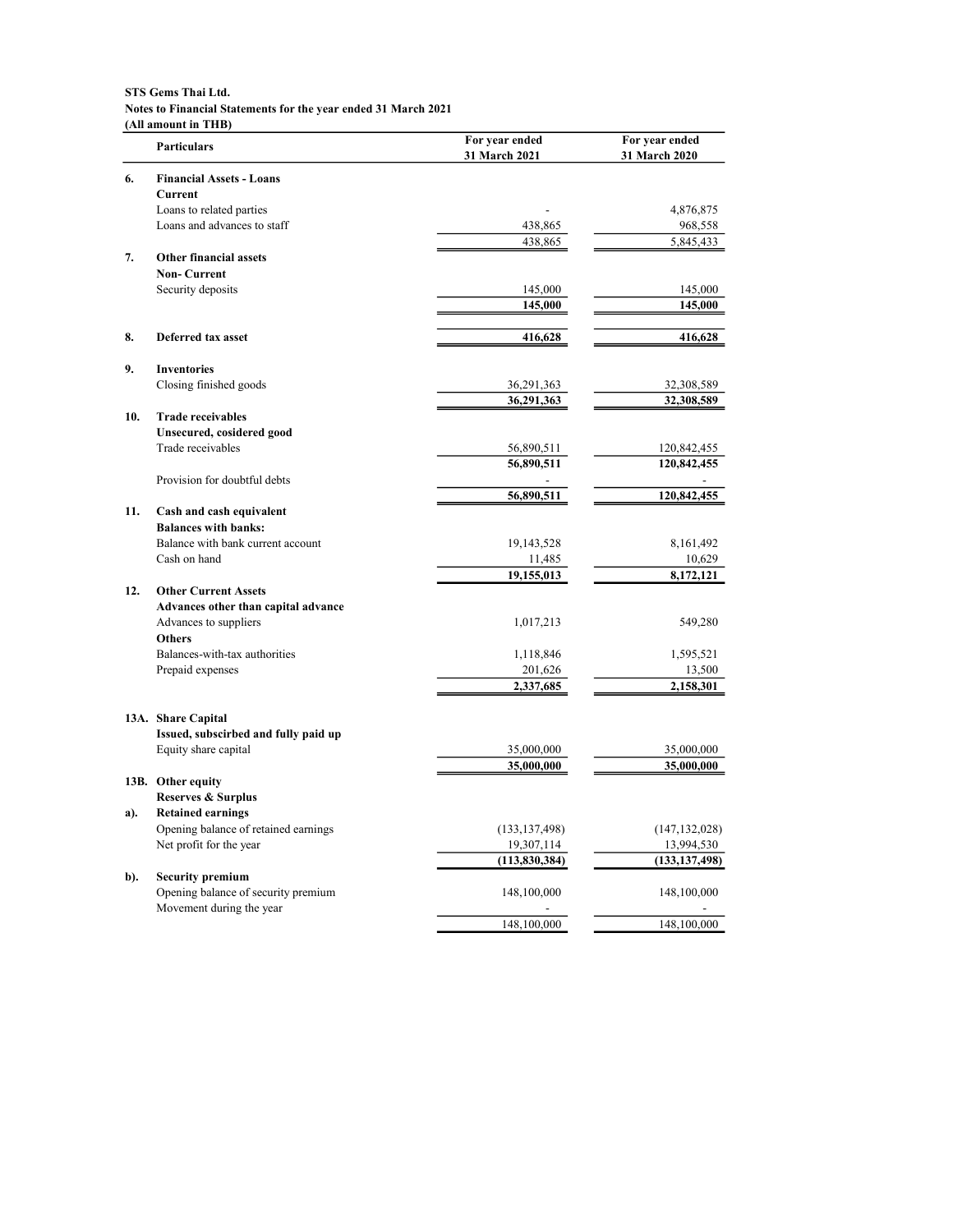|     | VIII amount in THD<br><b>Particulars</b>                  | For year ended<br>31 March 2021 | For year ended<br>31 March 2020 |
|-----|-----------------------------------------------------------|---------------------------------|---------------------------------|
| 14. | <b>Borrowings</b>                                         |                                 |                                 |
|     | Non-current borrowings:                                   |                                 |                                 |
|     | Loan from related parties                                 |                                 | 82,287,894                      |
|     | <b>Total non-current Borrowings</b>                       |                                 | 82,287,894                      |
|     |                                                           |                                 |                                 |
| 15. | Trade payable                                             |                                 |                                 |
|     | Trade payables                                            | 40,118,741                      | 31,892,090                      |
|     | Total trade payable                                       | 40,118,741                      | 31,892,090                      |
| 16. | <b>Provisions</b>                                         |                                 |                                 |
|     | Provision for employee benefits                           |                                 |                                 |
|     | Provision for gratuity                                    | 4,137,913                       | 3,175,441                       |
|     | <b>Total provisions</b>                                   | 4,137,913                       | 3,175,441                       |
|     |                                                           |                                 |                                 |
| 17. | Current tax liabilities (net)<br>Provision for income tax | 2,828,502                       | 2,780,679                       |
|     |                                                           | 2,828,502                       | 2,780,679                       |
|     |                                                           |                                 |                                 |
| 18. | <b>Other liabilities</b>                                  |                                 |                                 |
|     | Statutory dues payable                                    | 31,447                          | 75,407                          |
|     | <b>Total other liabilities</b>                            | 31,447                          | 75,407                          |
| 19. | <b>Revenue from operations:</b>                           |                                 |                                 |
|     | Sale of products                                          | 354,782,915                     | 250,110,882                     |
|     | Sale of goods                                             | 354,782,915                     | 250,110,882                     |
|     | Foreign exchange gain                                     | 1,078,338                       | 1,827,925                       |
|     | <b>Total</b>                                              | 355,861,253                     | 251,938,807                     |
| 20. | Other income:                                             |                                 |                                 |
|     | Interest                                                  | 73,562                          | 240,208                         |
|     | Miscellaneous income                                      | 17,795                          |                                 |
|     | <b>Total</b>                                              | 91,357                          | 240,208                         |
|     |                                                           |                                 |                                 |
| 21. | <b>Purchases of stock-in-trade</b>                        | 313,043,584                     | 208, 687, 164                   |
| 22. | <b>Change in inventories</b>                              |                                 |                                 |
|     | Inventory at the beginning of the year                    |                                 |                                 |
|     | <b>Opening Finished Goods</b>                             | 32,308,589                      | 37,078,432                      |
|     |                                                           |                                 |                                 |
|     | Inventory at the end of the year                          |                                 |                                 |
|     | <b>Closing Finished Goods</b>                             | 36,291,363                      | 32,308,589                      |
|     | Decrease/(Increase) of stock                              | (3,982,774)                     | 4,769,843                       |